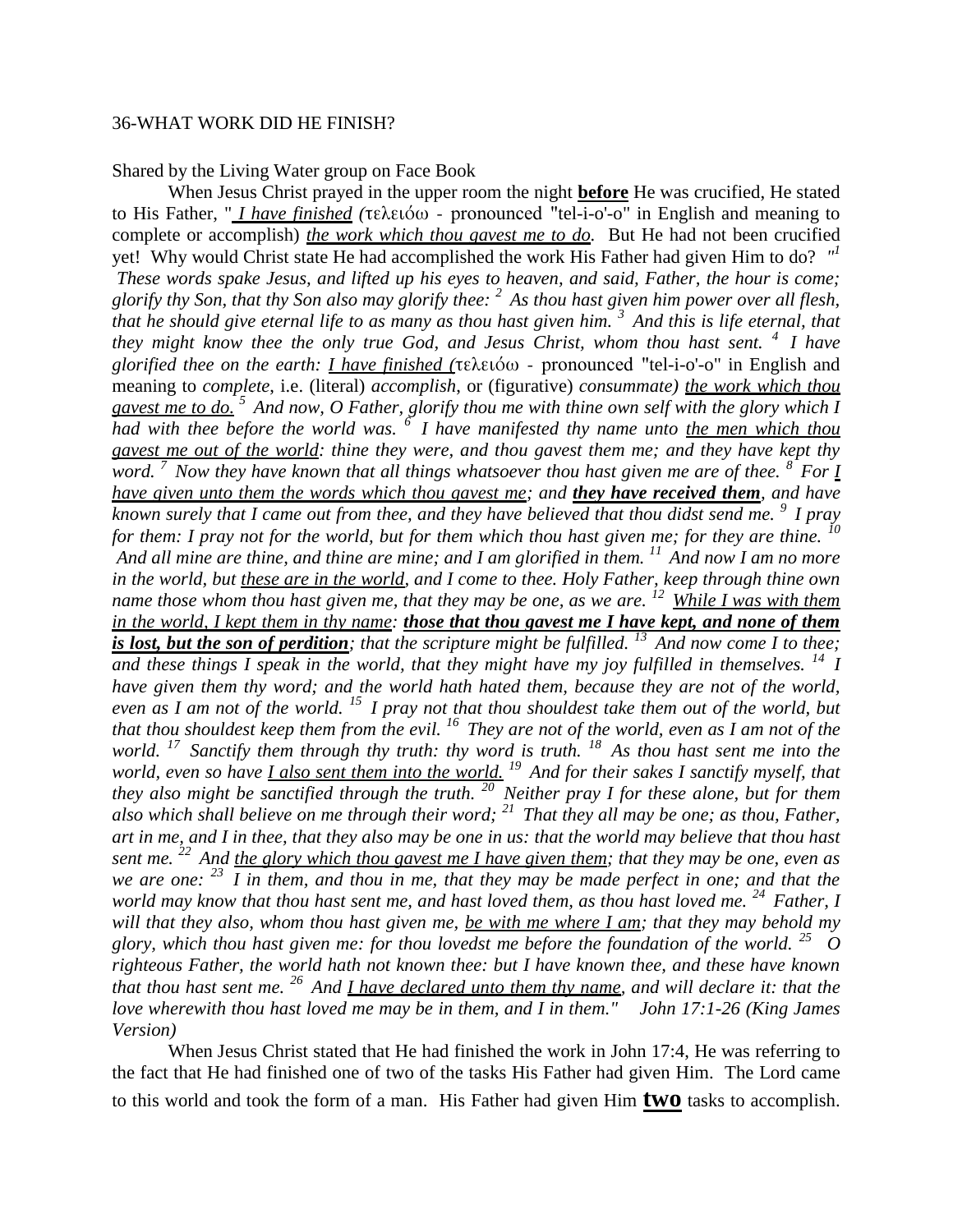The first, **and most important**, was to provide the payment for the sin debt of everyone who would ask Him to do so. We have already discussed this in detail in other lessons. **BUT HIS FATHER GAVE HIM ANOTHER IMPORTANT TASK TO ACCOMPLISH.** The second important task He was given was to fulfill a prophecy that had been revealed to Daniel when the Holy Spirit gave Daniel an understanding of the vision that King Nebuchadnezzar saw and described in Daniel, chapter 2. King Nebuchadnezzar was only seeking a revelation of what the vision meant but the Living God also revealed an important piece of information that was going to affect where some people were going to live on the New Earth for eternity. First, Daniel explained the prophecy of the inception and eventual downfall of four major kingdoms. The Babylonian empire which was going to be replaced by the Medo-Persian empire. The Medo-Persian empire was going to be replaced by the Grecian empire. The Grecian empire was going to be replaced by the Roman empire. That answered King Nebuchadnezzar's inquiry about what he saw in the vision. **But then** the Lord revealed a prophecy about a **fifth kingdom** that was going to be established during the days of those four empires. *" <sup>44</sup>And in the days of these kings shall the God of heaven set up a kingdom, which shall never be destroyed: and the kingdom shall not be left to other people, but it shall break in pieces and consume all these kingdoms, and it shall stand for ever. <sup>45</sup>Forasmuch as thou sawest that the stone was cut out of the mountain without hands, and that it brake in pieces the iron, the brass, the clay, the silver, and the gold; the great God hath made known to the king what shall come to pass hereafter: and the dream is certain, and the interpretation thereof sure." Daniel 2:44-45 (King James Version)*

There are a couple of things we would like to call your attention to in Daniel 2:44-45 (printed above). **First**, this fifth kingdom was going to be set up during the days of those four kingdoms. That fifth kingdom that was set up during the days of those four kingdoms could not be the Kingdom of the Saved, that is, the Family of God. That would mean the Lord was revealing that no one could become a member of the Kingdom of the Saved (the Family of God) until it was set up during the days of those four kingdoms. That would mean **everyone** who had lived and died before those four kingdoms were establish were never saved! THAT CAN'T BE RIGHT! **Second**, the fifth kingdom that was going to be established would last forever. If a person is recorded as a member of that kingdom when Jesus Christ comes back to catch up the saved (the Rapture), they will always be a member of that kingdom.

Jesus Christ set up that fifth kingdom during His earthly ministry. That was the other task God the Son was called to do when He came to this earth. During His earthly ministry He was to call out, to train, to organize, to authorize, to commission and to empower a fifth kingdom to be His priests from the time of His earthly ministry to the time of the "Catching Up" (the Rapture).

. Let us repeat that and give you scripture. During His earthly ministry He was:

1- **To call out** (Matthew 4:18-25; Mark 1:16-20; Luke 5:1-11; John 1:35-49

2- **To train** (there are 23 references in Matthew alone, not counting the other three Gospels, that speak of Jesus training His disciples including Matthew 5:1; 9:37; 12:49; 13:36; 15:12; 16:13; 16:29-24; 17:10; 19:10; 19:23-25; 23:1; 24:1; 26:1; 24:17-46 and 28:7-13)

3- **To organize** (Luke 12:32; Ephesians 2:19-22; 1st Peter 2:5; Ephesians 1:22-23; Ephesians 4:11-16 and Ephesians 3:20-21, just to name a few)

5- **To authorize** (Matthew 28:18-20;and Acts1:1-8)

6- **To commission** (Matthew 28:18-20;and Acts1:1-8)

7- **To empower** (Luke 24:49; Acts 1:8; Acts 3:12; Acts 4:7; Acts 4:33; Acts 6:8; Acts 8:10; Acts

8:19; Romans 15:1719; 1st Corinthians 2:4; 2nd Corinthians 12:9 and Ephesians 3:20-21.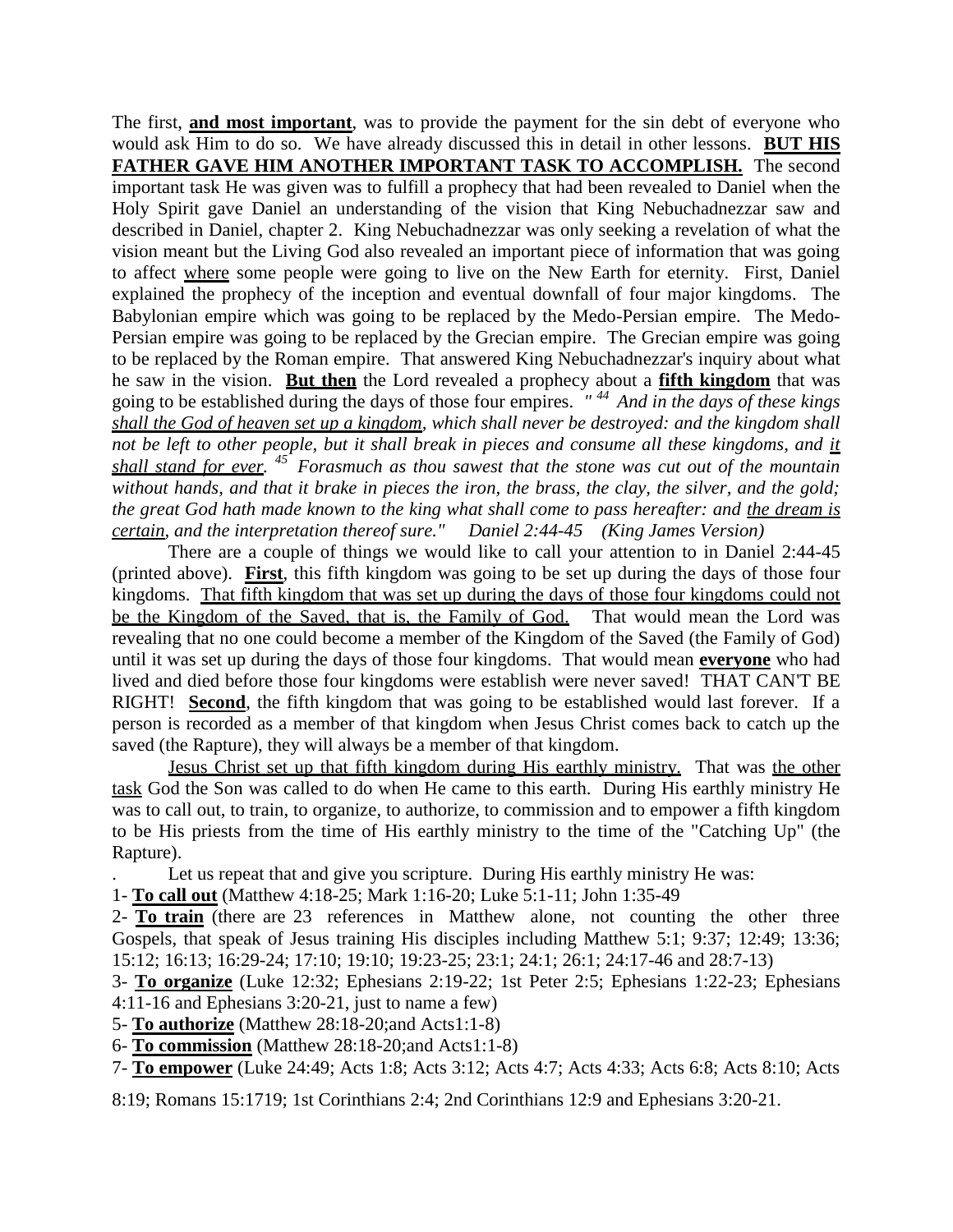*" <sup>20</sup>Now unto him that is able to do exceeding abundantly above all that we ask or think, according to the power that worketh in us, <sup>21</sup>Unto him be glory in the church by Christ Jesus throughout all ages, world without end. Amen." Ephesians 3:20-21 (King James Version)* 

It is important that we remember that the Lord said to the nation of Israel in Hosea 4:6, *" <sup>6</sup>My people are destroyed for lack of knowledge: because thou hast rejected knowledge, I will also reject thee, that thou shalt be no priest to me: seeing thou hast forgotten the law of thy God, I will also forget thy children." (King James Version)* 

So how do we know that our Heavenly Father gave Jesus Christ **two** tasks to accomplish? Again, because in Jesus Christ's prayer in the upper room the night at the end of the Passover Supper and then the Lords Supper, He stated that He had already accomplished one of them. And **He prayed that prayer before He was crucified on Calvary's cross.** *"* <sup>4</sup>*I have glorified thee on the earth: I have finished the work which thou gavest me to do.* <sup>5</sup>*And now, O Father, glorify thou me with thine own self with the glory which I had with thee before the world was.* **6** *I have manifested thy name unto the men which thou gavest me out of the world: thine they were, and thou gavest them me; and they have kept thy word.* <sup>7</sup>*Now they have known that all things whatsoever thou hast given me are of thee.* <sup>8</sup>*For I have given unto them the words which thou gavest me; and they have received them, and have known surely that I came out from thee, and they have believed that thou didst send me.* <sup>9</sup>*I pray for them: I pray not for the world, but for them which thou hast given me; for they are thine.* <sup>10</sup> And all mine are thine, and *thine are mine; and I am glorified in them.* <sup>11</sup> And now I am no more in the world, but these are *in the world, and I come to thee. Holy Father, keep through thine own name (*ὄνομα-authority*) those whom thou hast given me, that they may be one, as we are.* <sup>12</sup>*While I was with them in the world, I kept them in thy name (*authority*): those that thou gavest me I have kept, and none of them is lost, but the son of perdition; that the scripture might be fulfilled.* <sup>13</sup> And now come I to *thee; and these things I speak in the world, that they might have my joy fulfilled in themselves.* <sup>14</sup> *I have given them thy word; and the world hath hated them, because they are not of the world, even as I am not of the world.* <sup>15</sup>*I pray not that thou shouldest take them out of the world, but that thou shouldest keep them from the evil.* <sup>16</sup>*They are not of the world, even as I am not of the world.* <sup>17</sup>*Sanctify them through thy truth: thy word is truth.* <sup>18</sup>*As thou hast sent me into the*  world, even so have *I* **also sent them into the world.** <sup>19</sup> And for their sakes *I* sanctify myself, that *they also might be sanctified through the truth.* <sup>20</sup>*Neither pray I for these alone, but for them also which shall believe on me through their word;* <sup>21</sup>*That they all may be one; as thou, Father, art in me, and I in thee, that they also may be one in us: that the world may believe that thou hast sent me.* <sup>22</sup> And the glory which thou gavest me I have given them; that they may be *one, even as we are one:* <sup>23</sup>*I in them, and thou in me, that they may be made perfect in one; and that the world may know that thou hast sent me, and hast loved them, as thou hast loved me.* <sup>24</sup>

*Father, I will that they also, whom thou hast given me, be with me where I am; that they may behold my glory, which thou hast given me: for thou lovedst me before the foundation of the world.* <sup>25</sup>*O righteous Father, the world hath not known thee: but I have known thee, and these have known that thou hast sent me.* <sup>26</sup>*And I have declared unto them thy name (*authority*), and will declare it: that the love wherewith thou hast loved me may be in them, and I in them." John 17:4-26 (King James Version)* 

We believe that when Jesus Christ said, "<sup>24</sup> Father, I will that they also, whom thou hast *given me, be with me where I am",* He was stating His desire that **His** disciples (the scripturally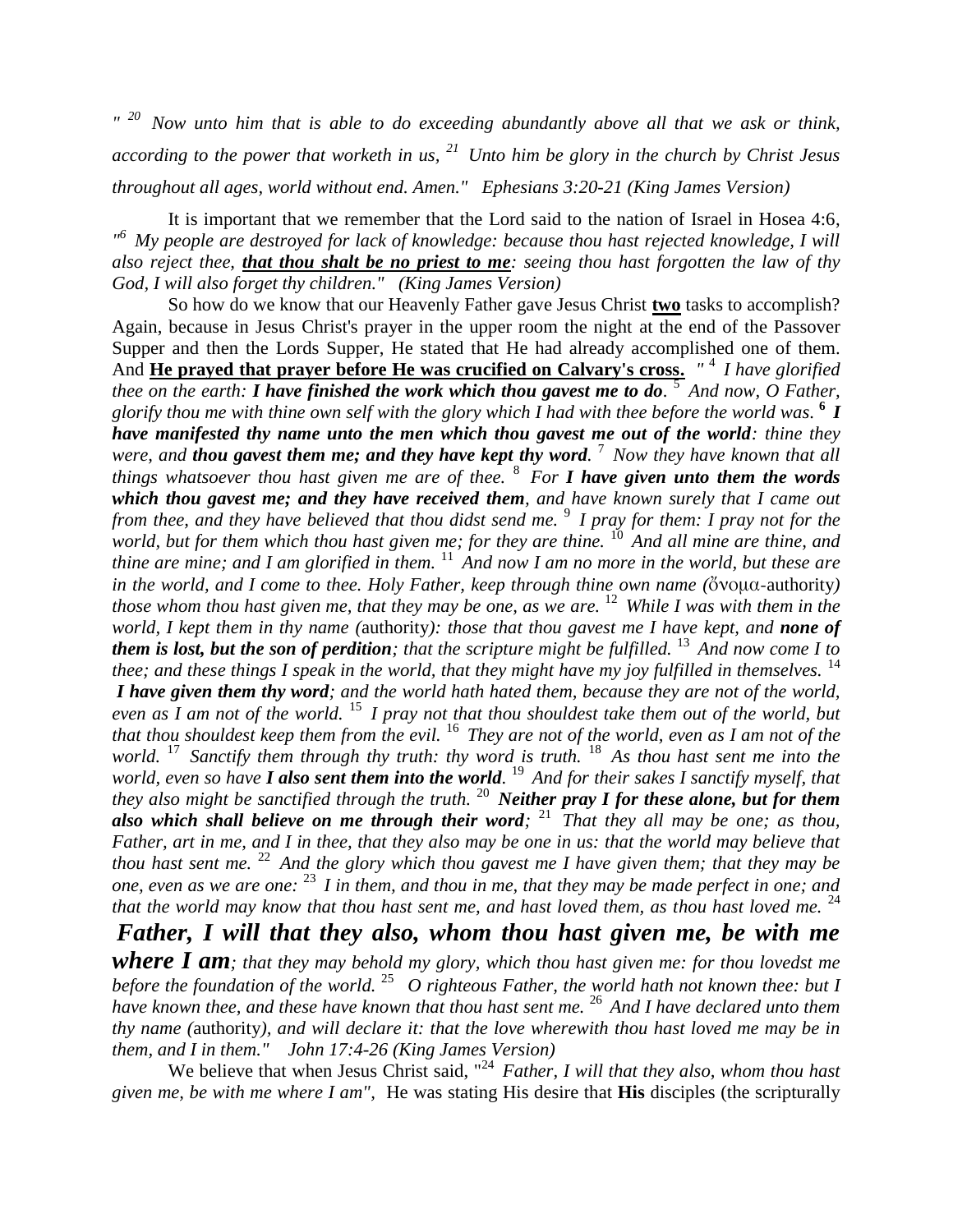baptized members of His local, scriptural churches) abide with Him in the Holy City Jerusalem for eternity! Why? Because they were the only ones present in the upper room when Jesus Christ prayed that prayer. It is true that Jesus Christ had sheep that belonged to other folds. But the sheep of the other folds (such as John the Baptist and his disciples) will be wedding guests living **outside** the Holy City Jerusalem on the New Earth. "<sup>14</sup> I am the good shepherd; and I *know mine own, and mine own know me, <sup>15</sup>even as the Father knoweth me, and I know the Father; and I lay down my life for the sheep. <sup>16</sup>And other sheep I have, which are not of this fold: them also I must bring, and they shall hear my voice: and they shall become one flock, one shepherd." John 10:14-16 (American Standard Version)*

In John 17:1-26 (printed above), Jesus Christ prayed, " <sup>6</sup> *I have manifested thy name unto the men which thou gavest me out of the world: thine they were, and thou gavest them me; and they have kept thy word".* How do we know that Jesus Christ was only referring to His disciples and not to all the redeemed of all the ages, believers from every tribe, and tongue, and people and nations? Because in that prayer, He also prayed, "<sup>12</sup>*While I was with them in the world, I kept them in thy name* (authority)*: those that thou gavest me I have kept, and none of them is lost, but the son of perdition; that the scripture might be fulfilled".* There never has been nor will there ever be a person among any of the redeemed of all the ages, believers from every tribe, and tongue, and people and nations who will lose their salvation since it is the spiritual body that is "born of God". In other words, not one of the redeemed of all the ages, believers from every tribe, and tongue, and people and nations can become "lost again". If they could, Paul recorded in Hebrews 6:4-6 (printed below) that it would be **impossible** for them to be saved **again** unless Jesus Christ died **again** in order for them to be "saved" **again**! " *<sup>4</sup>For it is impossible for those who were once enlightened, and have tasted of the heavenly gift, and were made partakers of the Holy Ghost, <sup>5</sup>And have tasted the good word of God, and the* 

*powers of the world to come, <sup>6</sup>If they shall fall away, to renew them again unto repentance; seeing they crucify to themselves the Son of God afresh, and put him to an open shame." Hebrews 6:4-6 (King James Version)* 

Therefore, Jesus Christ was referring to those specific individuals **from among** the redeemed of all the ages, believers from every tribe, and tongue, and people and nations that His Father had given to Him, His disciples (His local, scriptural, New Testament church in Jerusalem). Those specific individuals **from among** the redeemed of all the ages, believers from every tribe, and tongue, and people and nations had come to Him when He called to them to be *"fishers of men"*. It was those specific individuals **from among** the redeemed of all the ages, believers from every tribe, and tongue, and people and nations who became His disciples, not the disciples of John the Baptist who remained with John the Baptist. Therefore, Acts 1:21-22 tells us that it was His disciples, the members of His local, scriptural, New Testament churches who *" ... have companied with us all the time that the Lord Jesus came in and went out among us, <sup>22</sup> Beginning from the baptism of John, until the day wherein he was taken up from us...".* And so it was His disciples, the members of His local, scriptural, New Testament churches that Jesus Christ asked His Father " *that they also, whom thou hast given me, be with me where I am".*  After the White Throne Judgment*,* Jesus Christ will spend eternity in the Holy City Jerusalem on the New Earth. The rest of the redeemed of all the ages, believers from every tribe, and tongue, and people and nations, of course, will be members of the nations living **outside** the walls of the Holy City Jerusalem. They will **not** be members of the Bride of Christ because **the wedding guests** do not live with the groom after the ceremony. Only the bride lives with her groom. *" 24 And the nations of those who are saved shall walk in its light, and the kings of the earth bring*